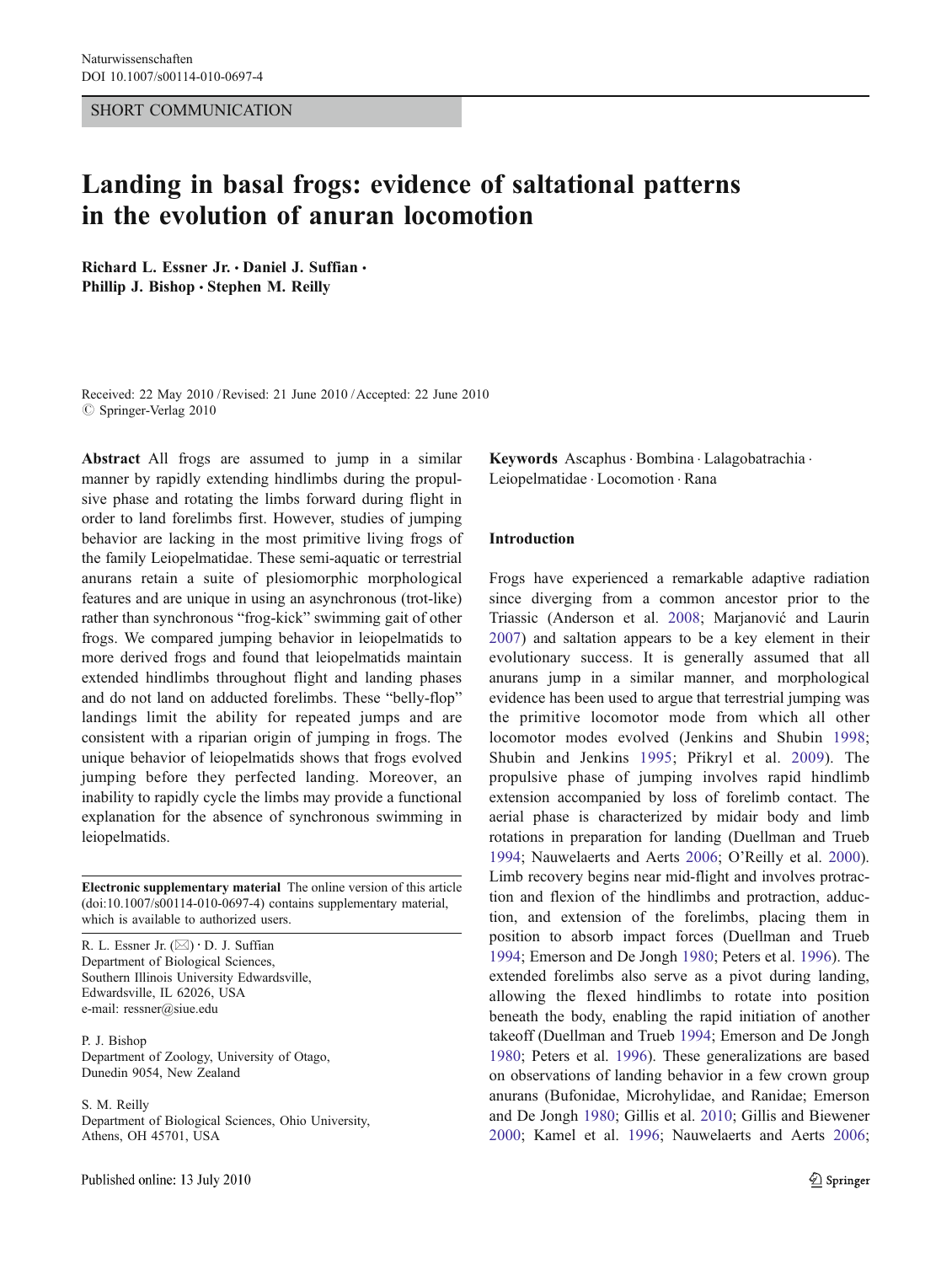Peters et al. 1996). It is unclear if such generalizations are applicable to basal anurans. Indeed, there is reason to suspect that the basal-most anuran family Leiopelmatidae, represents an exception as evidenced by their plesiomorphic swimming behavior. Leiopelmatids use an asynchronous (trotting) swimming gait, in which the hindlimbs move outof-phase with one another (Abourachid and Green 1999). In contrast, the primary swimming stroke of their sister group, Lalagobatrachia (Frost et al. 2006), is the "frog-kick," in which the hindlimbs are extended and flexed together (Nauwelaerts and Aerts 2002) with hindlimb flexion beginning near mid-flight as it does when they jump (Peters et al. 1996).

The goal of this study was to test the generality of anuran jumping by comparing a member of the basal-most living frog family Leiopelmatidae, Ascaphus montanus with a basal lalagobatrachian, Bombina orientalis, and a derived lalagobatrachian, Lithobates pipiens (Frost et al. 2006). In addition to quantitative comparisons among these three semi-aquatic species, we examined representative video footage from two other leiopelmatids from New Zealand, the terrestrial Leiopelma pakeka and the semiaquatic Leiopelma hochstetteri.

# Materials and methods

A. montanus ( $n=6$  males), B. orientalis ( $n=6$  unknown sex), and L. *pipiens* ( $n=6$  unknown sex) were filmed jumping in a  $155 \times 60$ -cm arena with an AOS X-PRI high-speed video camera at 500 fps and a 45° mirror on an anti-slip surface (3 M Safety Walk tape). B. orientalis and L. pipiens were filmed at ecologically relevant temperatures of  $25 \pm 2$ °C (Blomquist and Hunter 2009; Choi and Park 1996). Because the primary streams  $(\leq 15^{\circ}C)$  and nocturnal temperatures ( $\leq 10^{\circ}$ C) inhabited by adult *A. montanus* are cold (Metter 1964), we kept them at  $15 \pm 2^{\circ}$ C during trials. Temperature is known to affect jumping performance in frogs (Hirano and Rome 1984; James et al. 2007). In order to ensure that general features of jumping behavior were not attributable to temperature differences, two A. montanus were filmed jumping five times each (ten trials) at 25°C; whereas, two *B. orientalis* and two *L. pipiens* were filmed jumping five times each at 15°C. Qualitative comparisons of all three species at both 15°C and 25°C revealed no general behavioral differences attributable to temperature.

Frogs were enticed to jump by tapping behind the animal. Each frog was filmed ten times and the five longest distance trials for each individual were used for key performance, timing, and angular variables (30 trials/ species). Images were captured using AOS Imaging Studio V2.5.4.1 and imported into APAS motion-analysis software (Ariel Dynamics) for kinematic analysis. Landmarks were digitized and a series of angular variables was taken from each sequence to describe and compare statistically the three-dimensional movements of the body and limbs (see appendix for details). Timing variables were obtained by marking the appearance of key kinematic events while reviewing video. Statistical comparisons were made using repeated measures ANOVA and post hoc tests for species differences (Scheffe's multiple comparison). Both Leiopelma species were filmed at 250 fps with a Fastek Troubleshooter digital video camera under similar conditions.

# Results

A comparison of representative sequences (Fig. 1a–c) and mean jump kinematics for A. montanus, B. orientalis, and L. pipiens (Fig. 2a–c) illustrate key features of jumping behavior (Online Resources 1, 2, 3, 4, and 5). Although launch movements were similar in the three species, A. montanus demonstrated limited pitch control resulting in highly variable body attack angles and landing postures. At positive body attack angles (as in Fig. 1a, Online Resource 1), the toes hit first and the body flops down and skids to a stop. At neutral angles, the extended limbs and body hit the substrate simultaneously (Online Resource 2). At negative angles the frog lands nose first and then the body and extended limbs collapse onto the substrate (Online Resource 3). In each case, after a hard landing there is a consistent pattern of forward translation (i.e., skidding) before the animal comes to a stop. Limb recovery on average starts at the end of the landing period. In both Bombina and Lithobates, the recovery phase begins prior to mid-flight and the frogs land forelimbs first, followed by the body and hindfeet, with much of the landing phase involved with final positioning of the hindlimbs into the resting posture (Online Resources 4 and 5).

Mean kinematic variables are reported in Table 1 along with statistical results. Absolute jump distance was highest in L. pipiens (Table 1). However, there was no difference among species in relative jump distance (standardized by SVL) after applying a sequential Bonferroni correction (Rice 1989). Among timing variables, launch duration was longer in *L. pipiens* than in *B. orientalis*. However, flight and recovery durations did not differ among species (Table 1). Jump cycle duration was longer in A. montanus, due to a delay in the onset of the recovery phase (time to onset of hindlimb flexion; Table 1). The onset of hindlimb flexion in A. montanus always occurred after the onset of landing (Fig. 2a). In contrast, *B. orientalis* and *L. pipiens* reflect the general lalagobatrachian condition of early hindlimb flexion, initiated near mid-flight (Fig. 2b, c).

Knee and ankle angles at landing contact were higher in A. montanus (Table 1) reflecting delayed hindlimb recovery.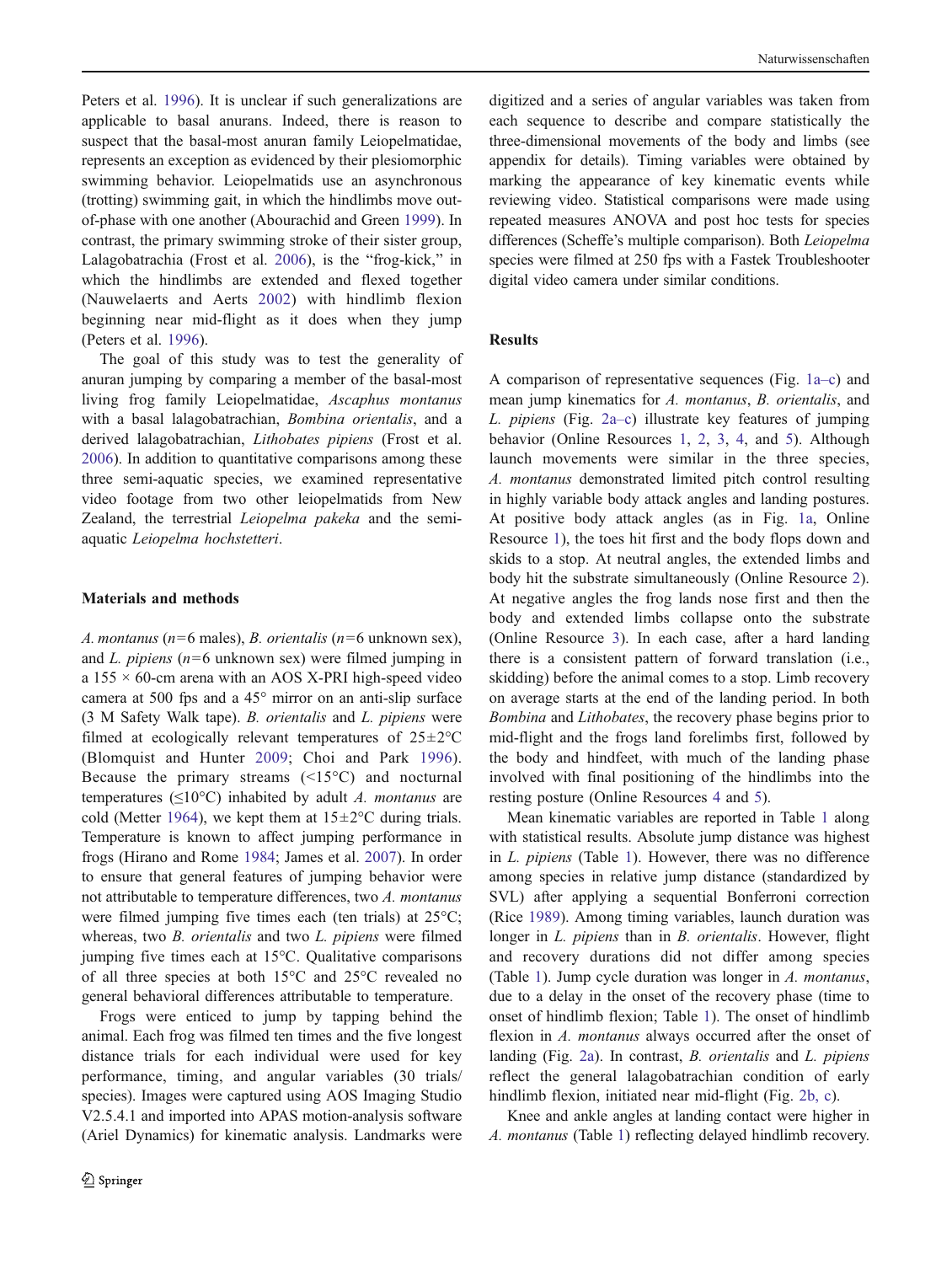Fig. 1 Patterns of jumping behavior in frogs. a–c Representative jumping sequences for a Ascaphus montanus (23.3 cm), b Bombina orientalis (28.6 cm), and c Lithobates pipiens (46.1 cm). Videos are provided in online resources





Fig. 2 Jumping kinematics in frogs. a–c Mean jump cycle kinematics for a Ascaphus montanus, b Bombina orientalis, and c Lithobates pipiens. Key timing variables are  $BM$  (beginning of movement),  $H\uparrow$ (loss of hindlimb contact), V↓ (landing contact involving variable elements in A. montanus), FL↓ (landing contact involving forelimbs in Bombina orientalis and Lithobates pipiens), BF (beginning of hindlimb flexion), *EFP* (end of forward progress), and *EM* (end of movement). Mean jump cycle kinematics (from five jumps from each of six individuals per species) were divided into phases based upon the timing of kinematic events: launch ( $BM$  to  $H\uparrow$ ), flight ( $H\uparrow$  to  $V\downarrow$  or  $FL\downarrow$ ), landing ( $V\downarrow$  or  $FL\downarrow$  to  $EFP$ ), and hindlimb recovery ( $BF$  to  $EM$ )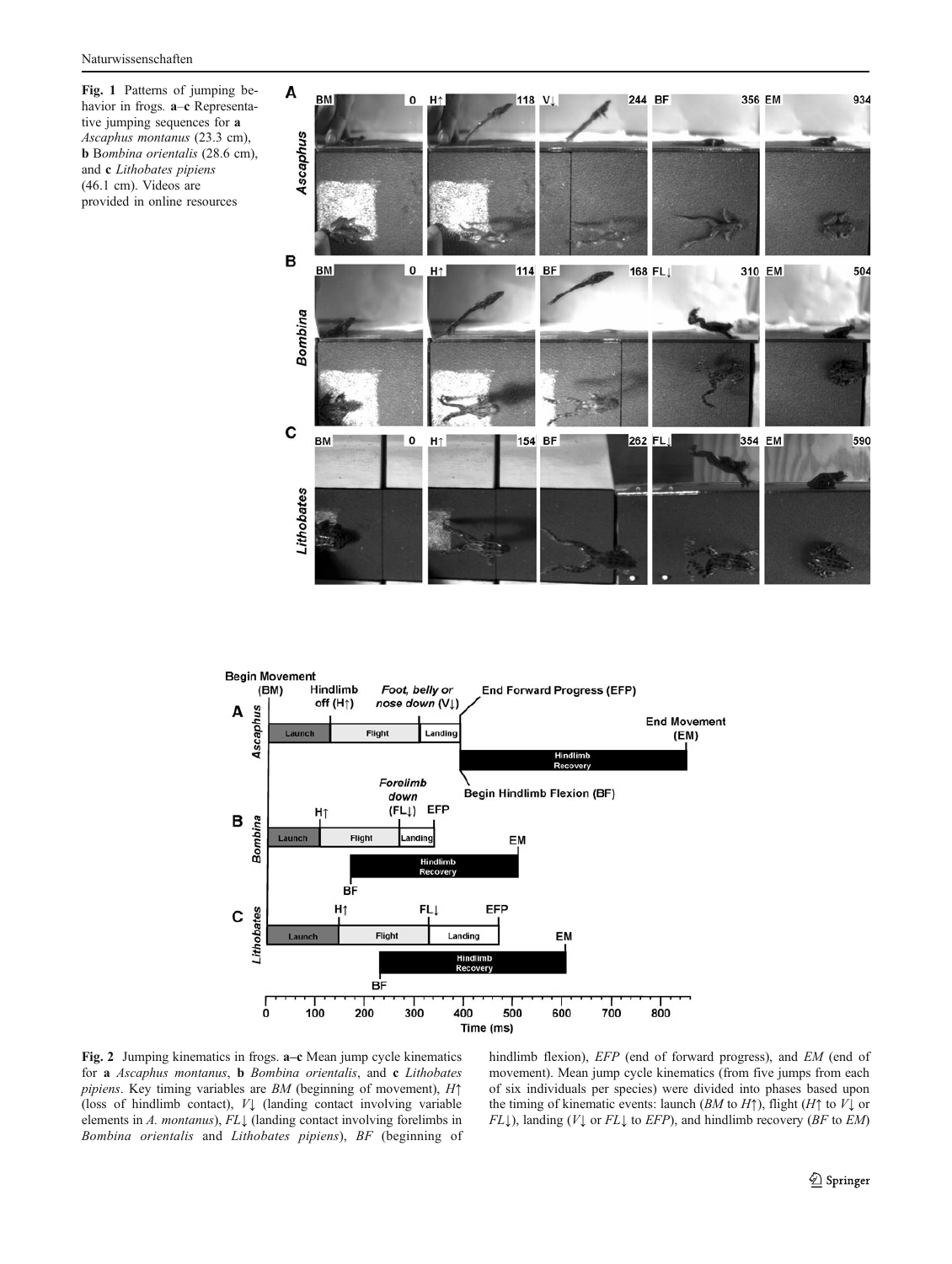**Table 1** Results of a repeated measures analysis of variance of jumping kinematics in three frog species (Mean  $\pm$  SE)

|                                        | Ascaphus         | <b>Bombina</b>   | <b>Lithobates</b> | P         |
|----------------------------------------|------------------|------------------|-------------------|-----------|
| <b>Size</b>                            |                  |                  |                   |           |
| Body Mass (g)                          | $4.7 \pm 0.2$    | $7.5 \pm 0.6$    | $35.7 \pm 0.5$    | < 0.00001 |
| SVL (cm)                               | $3.6 \pm 0.1$    | $4.7 \pm 0.2$    | $7.0 \pm 0.2$     | < 0.00001 |
| Performance                            |                  |                  |                   |           |
| Absolute jump distance (cm)            | $28.7 \pm 0.7$   | $28.1 \pm 0.7$   | $48.6 \pm 1.9$    | < 0.0001  |
| Relative jump distance (body lengths)  | $8.0 \pm 0.2$    | $5.9 \pm 0.1$    | $7.0 \pm 0.3$     | $0.02*$   |
| Timing                                 |                  |                  |                   |           |
| Launch duration (ms)                   | $131.9 \pm 7.5$  | $106.4 \pm 4.2$  | $145.4 \pm 7.3$   | 0.008     |
| Flight duration (ms)                   | $177.7 + 9.1$    | $165.3 \pm 5.4$  | $182.5 \pm 8.6$   | 0.61      |
| Recovery duration (ms)                 | $429.1 \pm 20.1$ | $343.7 + 13.4$   | $377.6 \pm 19.6$  | 0.22      |
| Landing duration (ms)                  | $85.5 \pm 10.5$  | $61.7 \pm 5.3$   | $143.4 \pm 7.7$   | 0.0003    |
| Jump cycle duration (ms)               | $847.1 \pm 22.9$ | $512.5 \pm 13.2$ | $611.2 \pm 16.1$  | < 0.0001  |
| Time to onset of hindlimb flexion (ms) | $418.1 \pm 14.5$ | $168.8 \pm 7.6$  | $233.6 \pm 13.6$  | < 0.00001 |
| Joint and body angles at landing       |                  |                  |                   |           |
| Knee angle (degrees)                   | $146.2 \pm 2.5$  | $77.4 \pm 5.5$   | $96.3 \pm 6.8$    | 0.002     |
| Ankle angle (degrees)                  | $155.8 \pm 2.6$  | $86.1 \pm 5.6$   | $99.3 \pm 6.5$    | 0.001     |
| Elbow angle (degrees)                  | $123.6 \pm 4.4$  | $115.1 \pm 4.6$  | $128.9 \pm 2.8$   | 0.14      |
| Forelimb protraction angle (degrees)   | $55.3 \pm 3.1$   | $95.0 \pm 3.1$   | $122.7 \pm 1.8$   | < 0.0001  |
| Body attack angle (degrees)            | $-10.8 \pm 6.4$  | $-7.8 \pm 3.1$   | $-24.5 \pm 1.2$   | 0.32      |

\*Indicates lack of significance following sequential Bonferroni correction.

On average, landing body attack angle did not differ among species. However, as shown above, attack angles (and landing postures) in A. montanus were highly variable (ranging from  $+62^{\circ}$  to  $-71^{\circ}$ ) compared to the consistently negative angles (and consistent landing postures) exhibited by L. pipiens (mean=−24.5±1.2°; Table 1). Elbow angles did not differ among species; however, forelimb protraction angles were significantly different, with A. montanus protracting to a lesser degree than the other species (Table 1). In all cases, A. montanus did not use forelimbs first landings, contributing to their greater forward translation (Fig. 1a), while the others consistently landed on their forelimbs (Fig. 1b, c).

Video footage from the terrestrial L. pakeka (Online Resource 6) and the semi-aquatic L. hochstetteri (Online Resource 7) indicates that delayed hindlimb recovery is a shared feature of leiopelmatids. Leiopelma spp. protract their forelimbs to a greater extent than does A. montanus. However, unlike the lalagobatrachians in this study, Leiopelma spp. abduct their forelimbs such that they do not land on them; although, their protracted position may serve to minimize skidding since there was less forward translation at landing.

# Discussion

Leiopelmatid frogs provide insight into the evolution of anuran jumping. It has been hypothesized that jumping evolved in a riparian context as a means of rapidly escaping (diving) into water (Gans and Parsons 1966). Our results are consistent with this hypothesis because late limb recovery and variable landing postures pose few problems

for escape diving into water, but seem less suited to terrestrial environments. Nevertheless, as shown here, leiopelmatids do jump during terrestrial escapes, but not like other frogs. Landing forces are not directed through forelimbs as in lalagobatrachians studied to date, but are distributed across a range of ventral elements.

The unusual landing behavior of leiopelmatids may provide a functional explanation for some enigmatic morphological features. Their small body size limits the risk of exceeding safety factors of skeletal elements during landing. However, soft tissues (e.g., viscera or ova) could be damaged by uncontrolled landings, which may explain the presence (retention) of large, shield-shaped epipubic cartilages in leiopelmatids, as well as the novel inscriptional ribs of Leiopelma (Green and Cannatella 1993).

Our finding of a temporal separation of jumping and limb recovery in leiopelmatids suggests that the evolution of jumping in frogs was a two-step process with symmetrical hindlimb extension jumping appearing first and midflight hindlimb recovery and landing on adducted forelimbs appearing in the ancestor of lalagobatrachians. Studies of basal frogs have shown that swimming behavior has also evolved in a step-wise fashion at the same place on the phylogeny (Abourachid and Green 1999). We propose that an inability to rapidly cycle the hindlimbs provides a functional explanation for the absence of synchronous swimming in leiopelmatids.

The switch to lalagobatrachian landing and swimming behavior appears to have involved a simple evolutionary change in the timing of limb muscle motor patterns, shifting the onset of hindlimb flexors to an earlier point in the stride cycle. All else being equal, if A. montanus shifted the onset of recovery so that flexion began at mid-